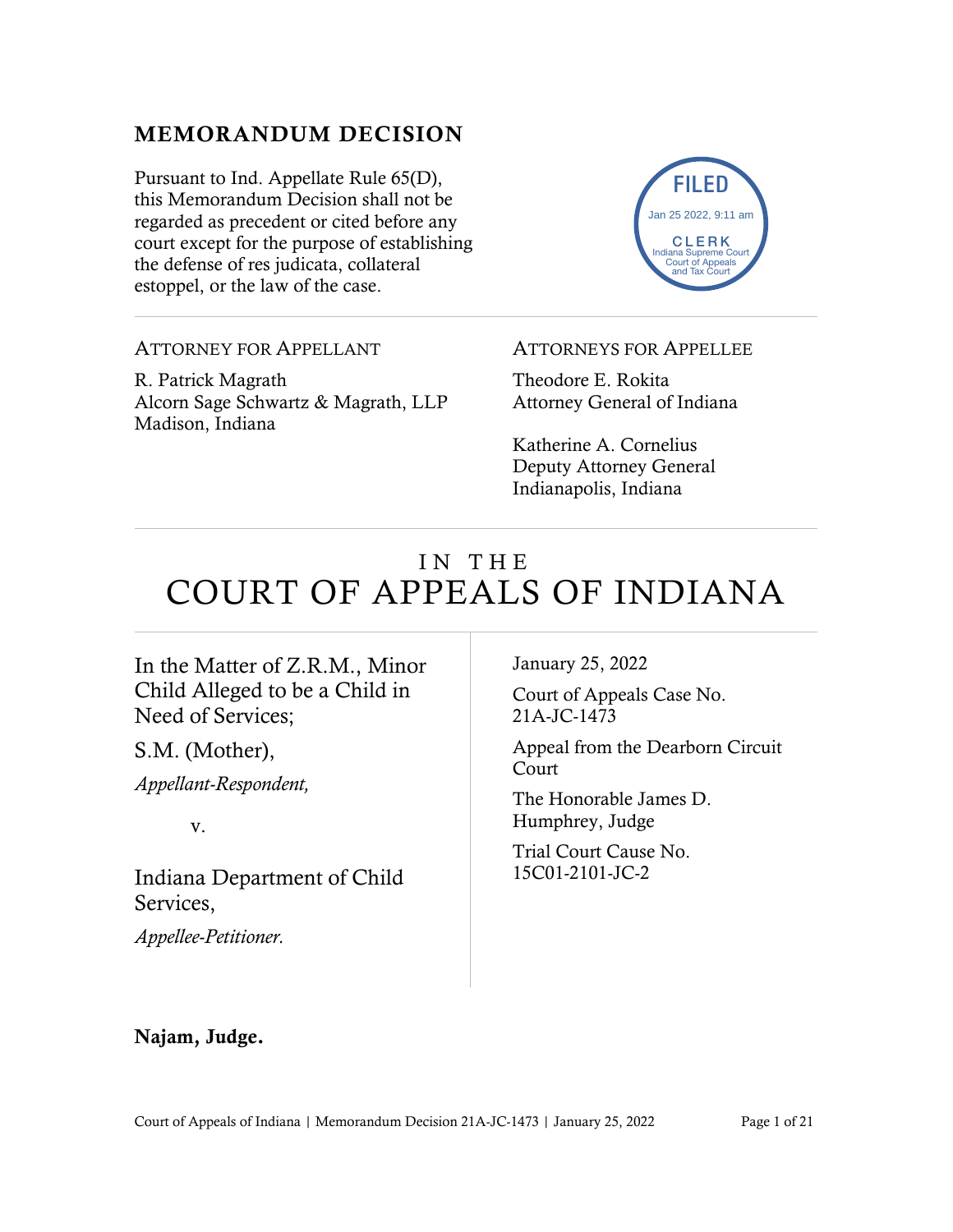# Statement of the Case

- [1] S.M. ("Mother") appeals the trial court's adjudication of her minor child, Z.M. ("Child"), as a child in need of services ("CHINS"). Mother<sup>[1](#page-1-0)</sup> raises two issues for our review:
	- 1. Whether certain findings of fact by the trial court are supported by the evidence.
	- 2. Whether the trial court clearly erred when it adjudicated Child to be a CHINS.
- [2] We affirm.

# Facts and Procedural History

[3] Mother gave birth to Child on March 15, 2018. On August 17, 2020, the Indiana Department of Child Services ("DCS") received a report that Mother was using methamphetamine. DCS Assessment Worker Kelsie Barrett assessed the family. Mother was "very open and very honest" with Barrett, and Mother "admitted" that she was struggling with "illicit substances" and "mental health symptoms." Tr. at 18. In addition, Mother "requested that additional services be put into place" to help her maintain her sobriety. *Id*. Barrett offered Mother home-based casework and helped her "get more connected" to services at the

<span id="page-1-0"></span> $1$  Child's alleged father was initially named in the underlying CHINS proceedings. But he was excluded as Child's father, and the court dismissed him as a party.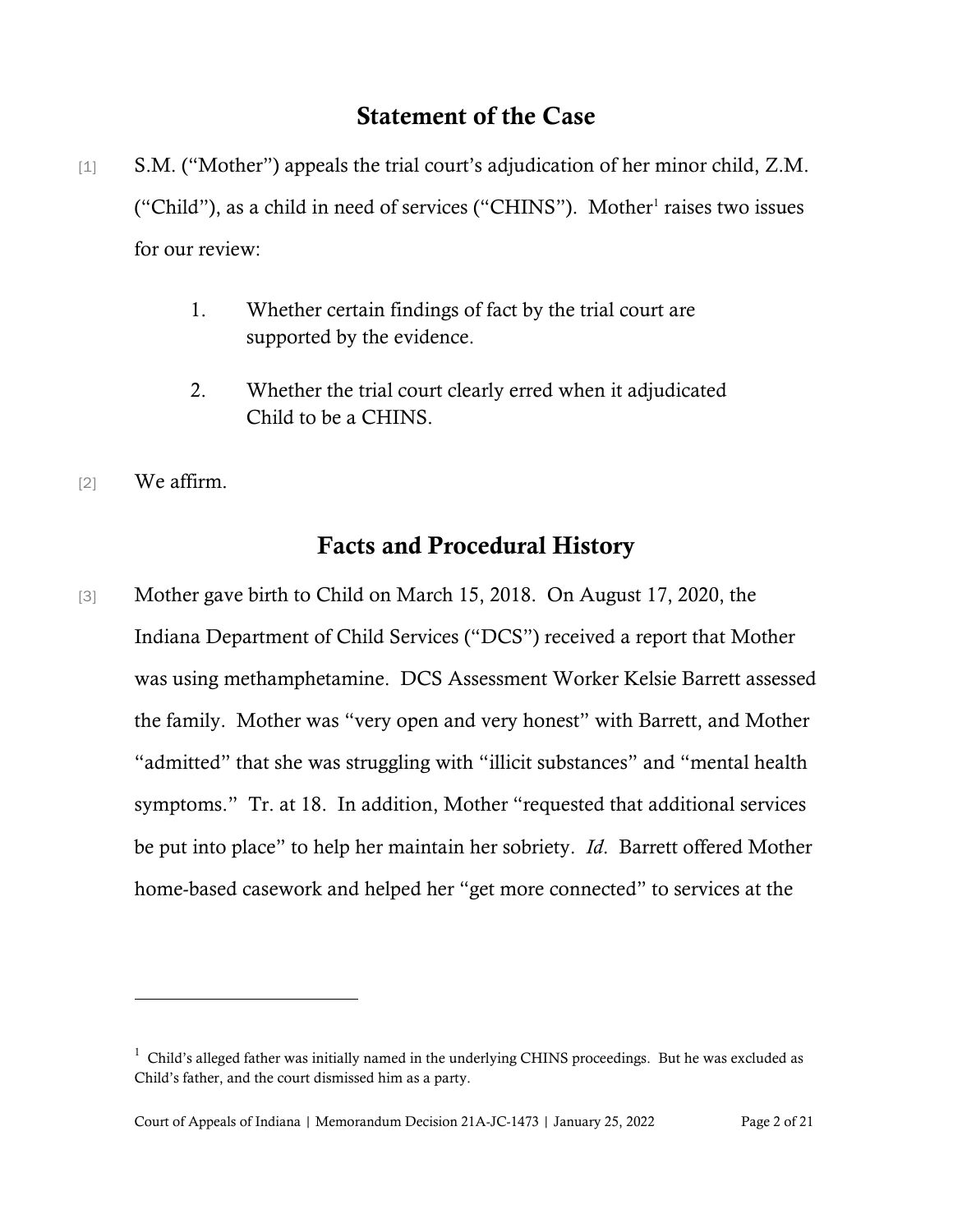local community mental health center. *Id*. And Mother agreed to participate in an Informal Adjustment with DCS.

- [4] As part of the Informal Adjustment, DCS offered Mother Family Preservation Services, which provided home-based therapy, home-based casework, and drug screens. In addition, DCS recommended that Mother attend a substance abuse treatment program. Mother initially participated in an in-patient treatment program, but she left after only two days because she was "homesick" and missed her children and because "she thought the case was a joke[.]" *Id*. at 33. Thereafter, DCS again offered to send Mother to a rehabilitation program, but Mother did not accept.
- [5] On September 11, Mother tested positive for methamphetamine. Ex. at 48. Mother then tested negative at seven consecutive drug screens from September 29 through October 20. *Id*. at 41-47. But Mother again tested positive for methamphetamine thirteen times in a row from November 17 through January 11, 2021. *See id*. at 9, 19-39. As a result of the positive drug screens, DCS closed the Informal Adjustment as unsuccessful.
- [6] On January 12, DCS filed a petition alleging Child to be a CHINS based on Mother's methamphetamine use. Subsequently, Mother tested negative for illegal substances on January 22 but then again tested positive for methamphetamine on January 26 and February 3. *Id*. at 6-8, 14. As a result, on February 6, DCS filed a motion to remove Child from Mother's care on an emergency basis, which motion the trial court granted.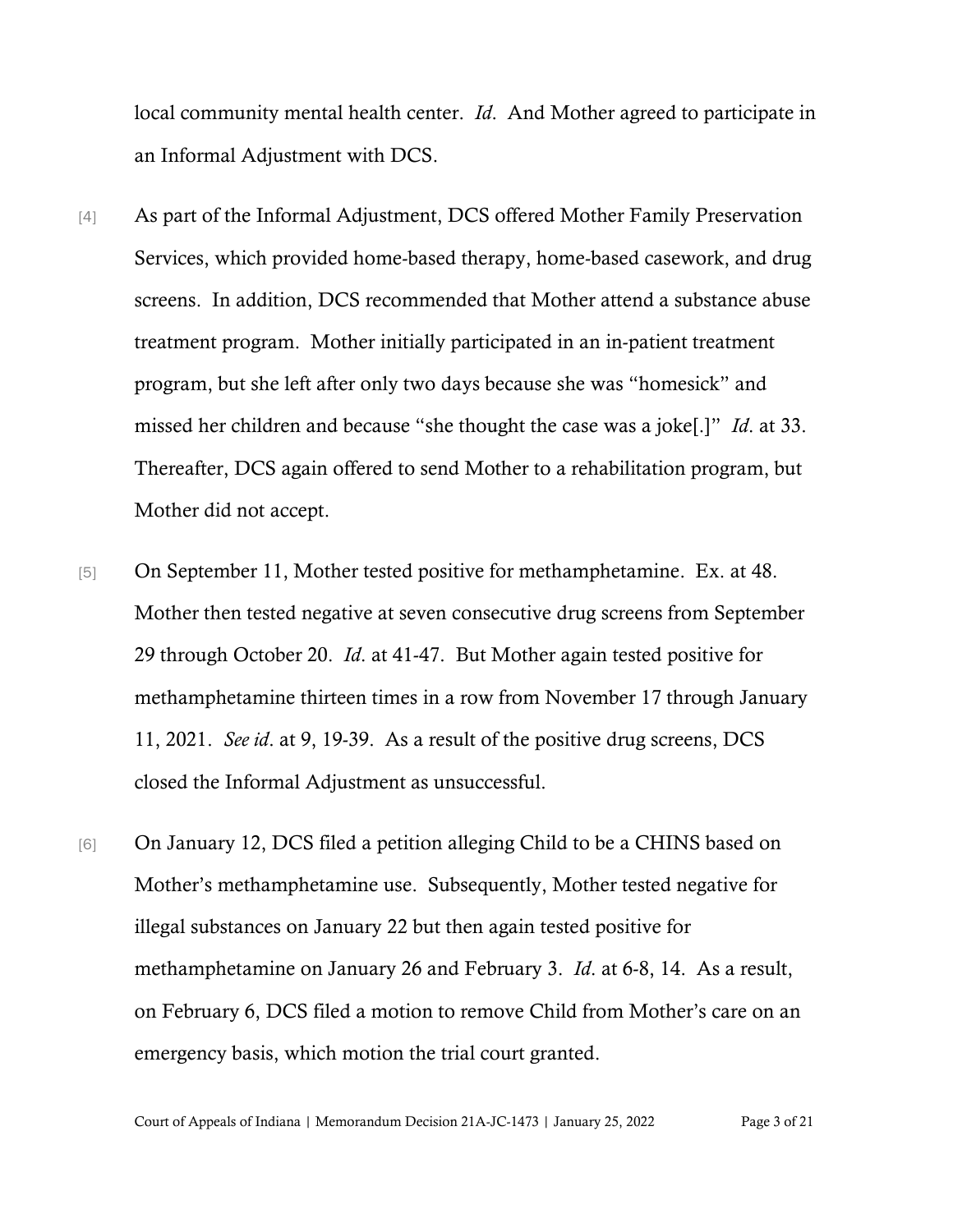- [7] Following Child's removal from Mother's care, Mother was scheduled to participate in supervised visitation with Child twice per week. The visits were supervised due to "bond and attachment concerns" and because of "inappropriate interactions" between Mother and Child. Tr. at 34. Specifically, Mother would "often . . . yell and scream" at Child and smack Child "not hard like a physical abuse hit" but in a way that was "[m]ore than . . . appropriate." *Id*. at 34. Mother missed "a couple" of visits with Child. *Id*. at 33.
- [8] The trial court held a fact-finding hearing on the CHINS petition on March 22. DCS Family Case Manager ("FCM") Natalia Beam testified that, when the Informal Adjustment began, Mother was "[n]ot really" compliant with services. *Id.* at 26. Specifically, FCM Beam testified that Mother was not "completely consistently" submitting to drug screens and that Mother had "refused" one screen. *Id*. at 26, 40. FCM Beam then acknowledged that, following her positive drug test on February 3, Mother had only tested negative for illegal substances. And FCM Beam testified that she had requested that Mother complete a new substance use disorder assessment but that Mother had not completed that.
- [9] FCM Beam stated that, even though Mother had been testing negative for a little over one month, she nonetheless had "concerns" about placing Child back in Mother's care because of Mother's mental health and because Beam believed that Mother "hasn't appropriately learned how to cope" with a "trauma" from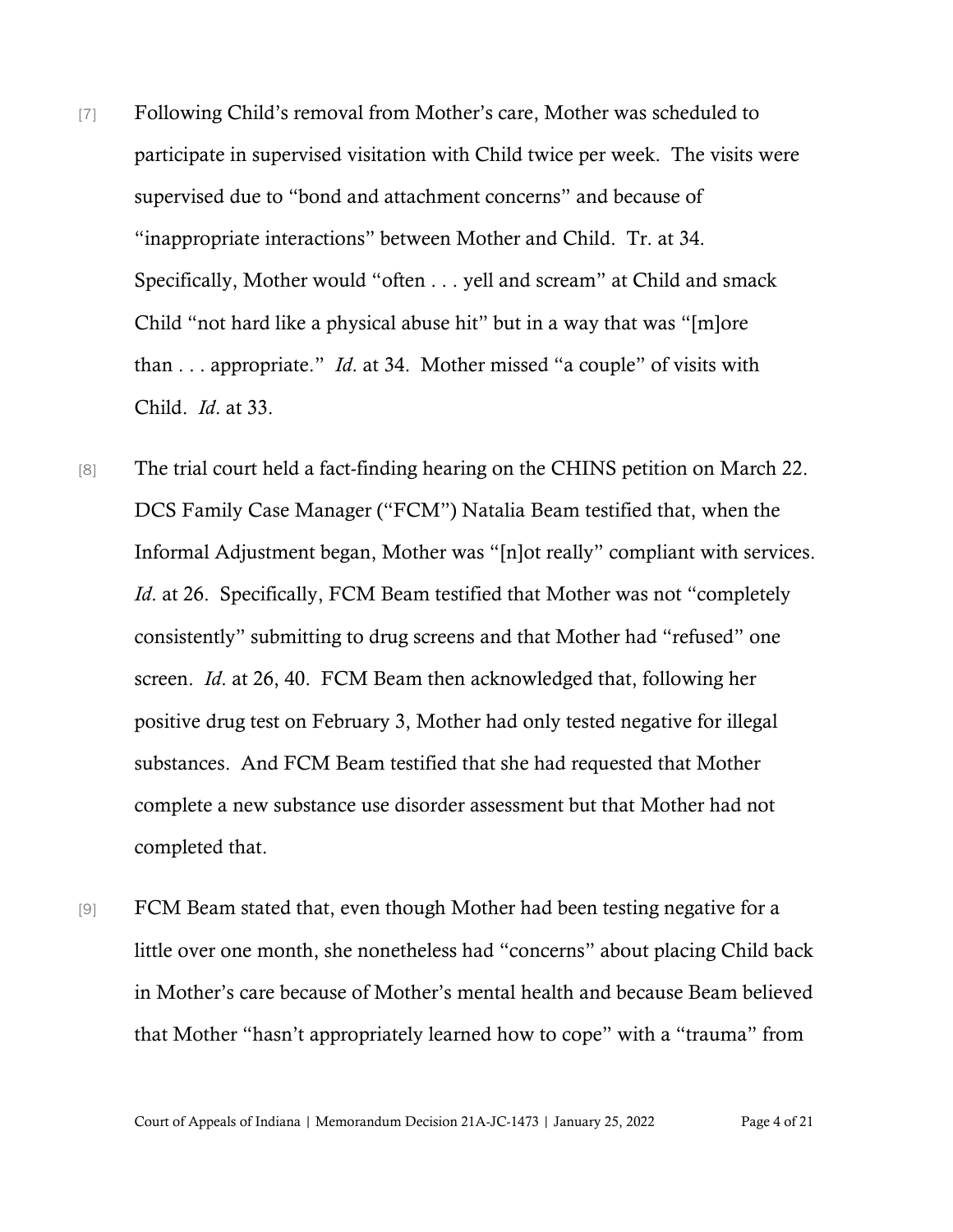her childhood that caused her to use drugs. *Id*. at 38. FCM Beam was also concerned about Mother's inappropriate behaviors toward Child.

- [10] FCM Beam then testified there were "many times" that service providers were not able to schedule appointments with Mother because she would not respond. Or, when Mother would schedule the appointments, she would "often" noshow or cancel. *Id*. at 40. And FCM Beam testified that Mother had not been compliant with home-based case work "in the last month." *Id*. at 44. FCM Beam then acknowledged that Mother was participating in individual counseling on her own and that Mother "could be" dealing with her underlying trauma in that counseling. *Id*. at 42.
- [11] After the fact-finding hearing, the court entered findings and conclusions and adjudicated Child to be a CHINS. Thereafter, Mother filed a motion to correct error in which she asserted that the majority of the court's findings were not supported by the record. *See* Appellant's App. Vol. 2 at 80-82. DCS responded to Mother's motion and "concede[d]" that some of the findings were not supported by the record. *Id*. at 94-96.
- [12] Following a hearing on Mother's motion to correct error, the court granted Mother's motion in part and issued the following amended findings of fact:

2. On August 17, 2020, [DCS] received a report alleging that the child was a victim of neglect. Specifically, the report alleged that there were concerns about [M]other's substance use "methamphetamine" [sic] and lack of care for the child.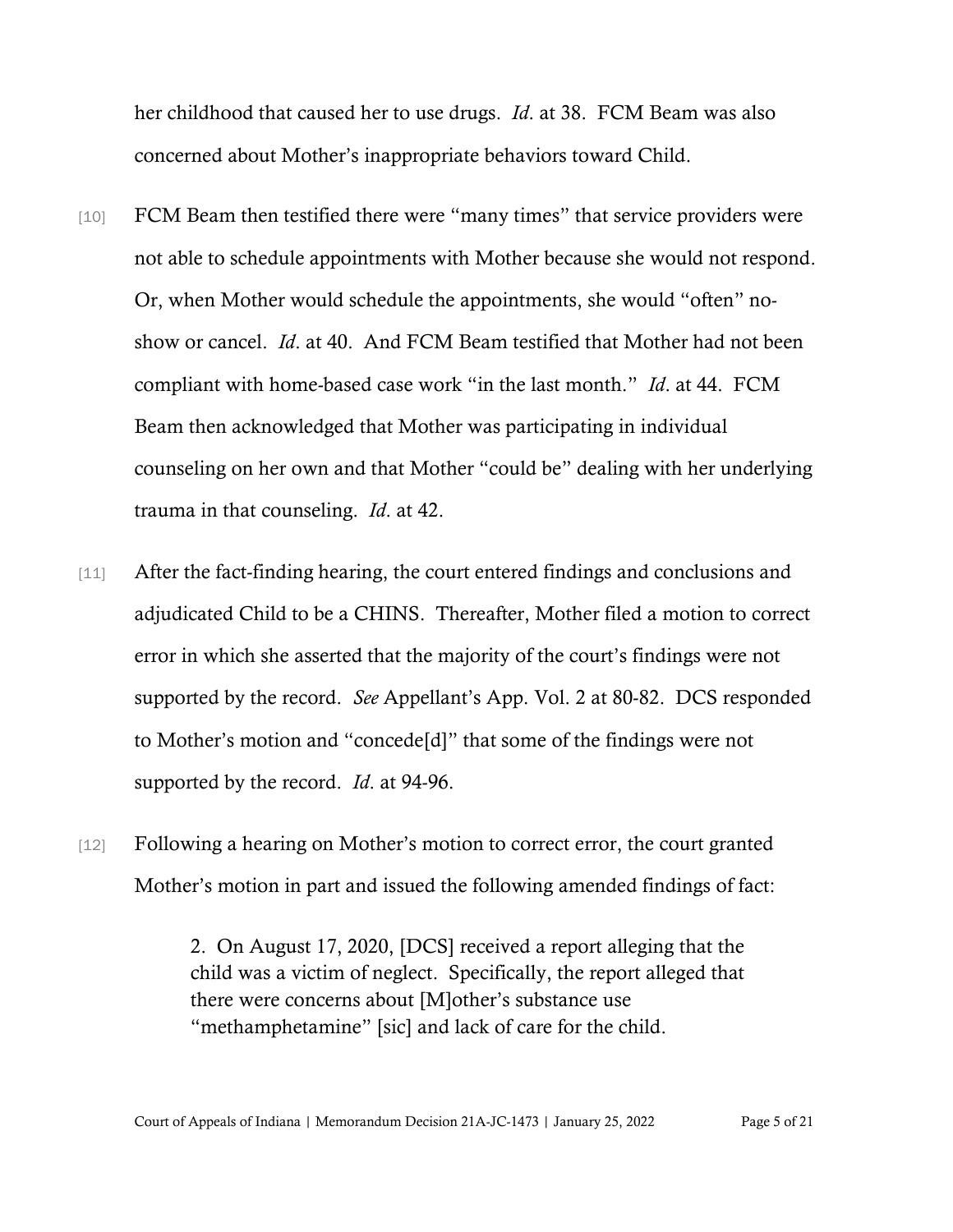3. During the assessment, [M]other spoke to [FCM Barrett]. FCM Barrett testified that during the Assessment Period, Mother maintained communication and was "very open and honest," and requested additional services be put in place to support her and maintain her sobriety. Ms. Barrett further testified, and the court finds that services were put into place and that Mother further requested additional services be put into place to support her and help maintain her sobriety. The Court finds that Mother admitted she was struggling with illegal substances and mental health symptoms and that she had used methamphetamine.

4. That an Informal Adjustment was entered between [DCS] and Mother to provide needed services and assistance.

5. That based upon testimony of [FCM Beam], the Court finds that when the Informal Adjustment began, Mother was provided Family Preservation Services through Ireland Home-Based Services. The Court finds that these services included homebased case therapy and home-based casework. In addition, drug screens for Mother were made available. Based upon FCM Beam's testimony, the Court further finds that Mother was not completely compliant with the services offered, and that Mother was not consistently submitting to random drug screens and that in fact she was only taking the drug screens when Ms. Beam was with her.

6. The Court finds that drug testing began on September 11, 2020, which resulted in a positive test for amphetamine and methamphetamine. Tests were then negative after that date until November 17, 2020. Following that date, approximately fifteen (15) positive tests were produced for amphetamine and methamphetamine between November 17, 2020 until February 3, 2021. Tests following that date have been negative. That [DCS] requested a new Substance Abuse Disorder Assessment; that Mother has failed to comply with this request. Mother has entered voluntary therapy at Community Mental Health Center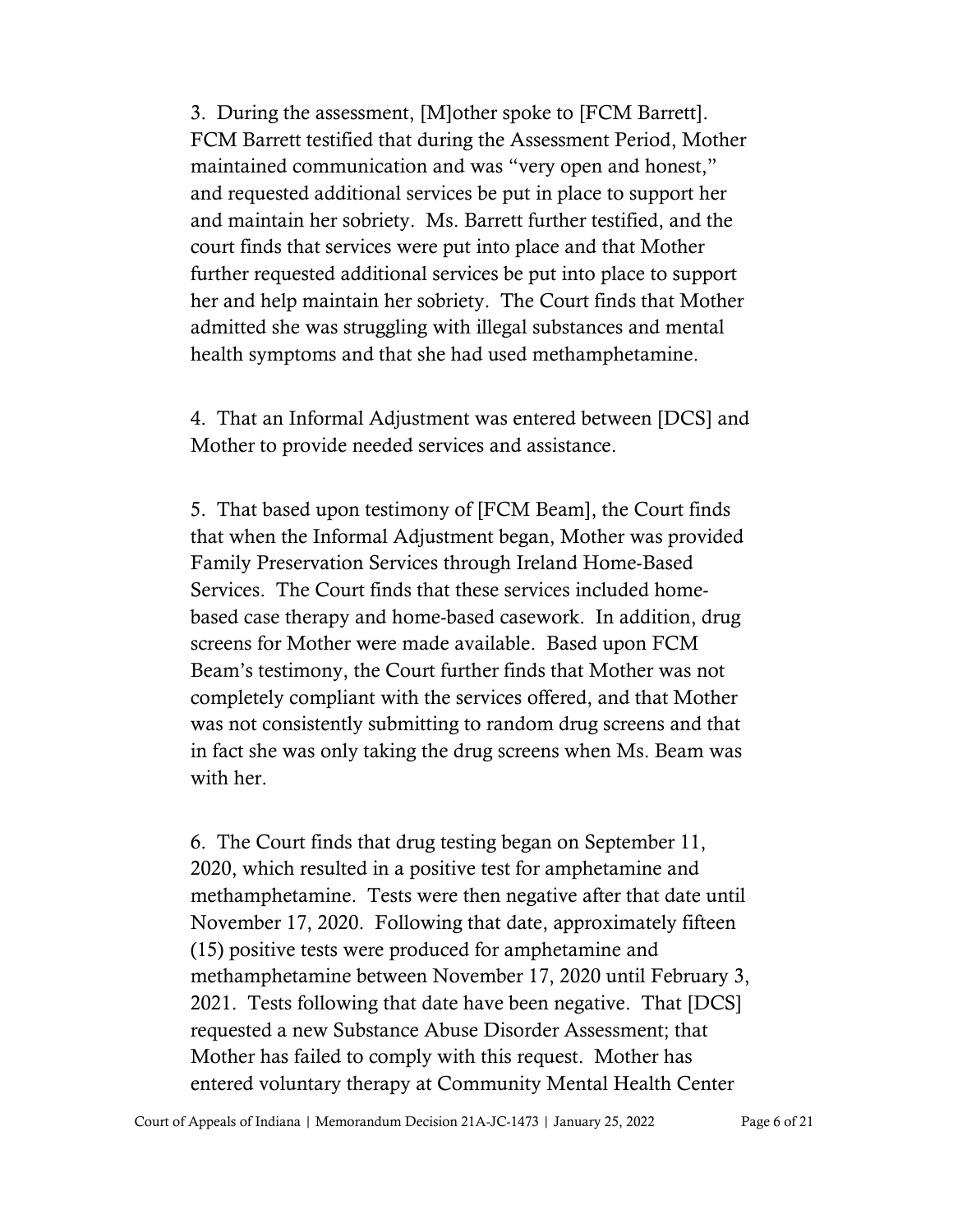(CMCH). Mother has been offered home-based casework and therapeutic visits. In addition, Mother was offered in-patient treatment. Mother entered into [an] in-patient program, stayed two (2) days then left, failing to complete the 21-28 day program. Mother stated that she left because she was homesick and missed her child. Mother declined to return to complete in-patient treatment.

7. The Court finds that Mother has participated in visitation with [C]hild[.] She has missed "a couple of visits;" one missed visit was because of a doctor's appointment.

8. Therapeutic visits were ordered in this matter because of bond and attachment concerns, and concerns of inappropriate interactions of the [M]other with the [C]hild.

Although not all of these interactions were . . . fully explained, the evidence indicates that this involved Mother yelling and screaming at the child and hitting [Child]. While the hitting was not described as conducting physical abuse; that it involved smacking the [C]hild's hand, apparently as a disciplinary measure.

That following Mother's multiple failed tests for methamphetamine, the [C]hild was removed and placed with the family of [S.B.], who was at the time thought to be father of the [C]hild.

9. Mother explained to caseworker that she voluntarily stopped taking drugs because was now pregnant. That evidence presented is that Mother's current mental health concerns are related to past trauma from her childhood, and that Mother's use of illegal drugs was a result of this past trauma.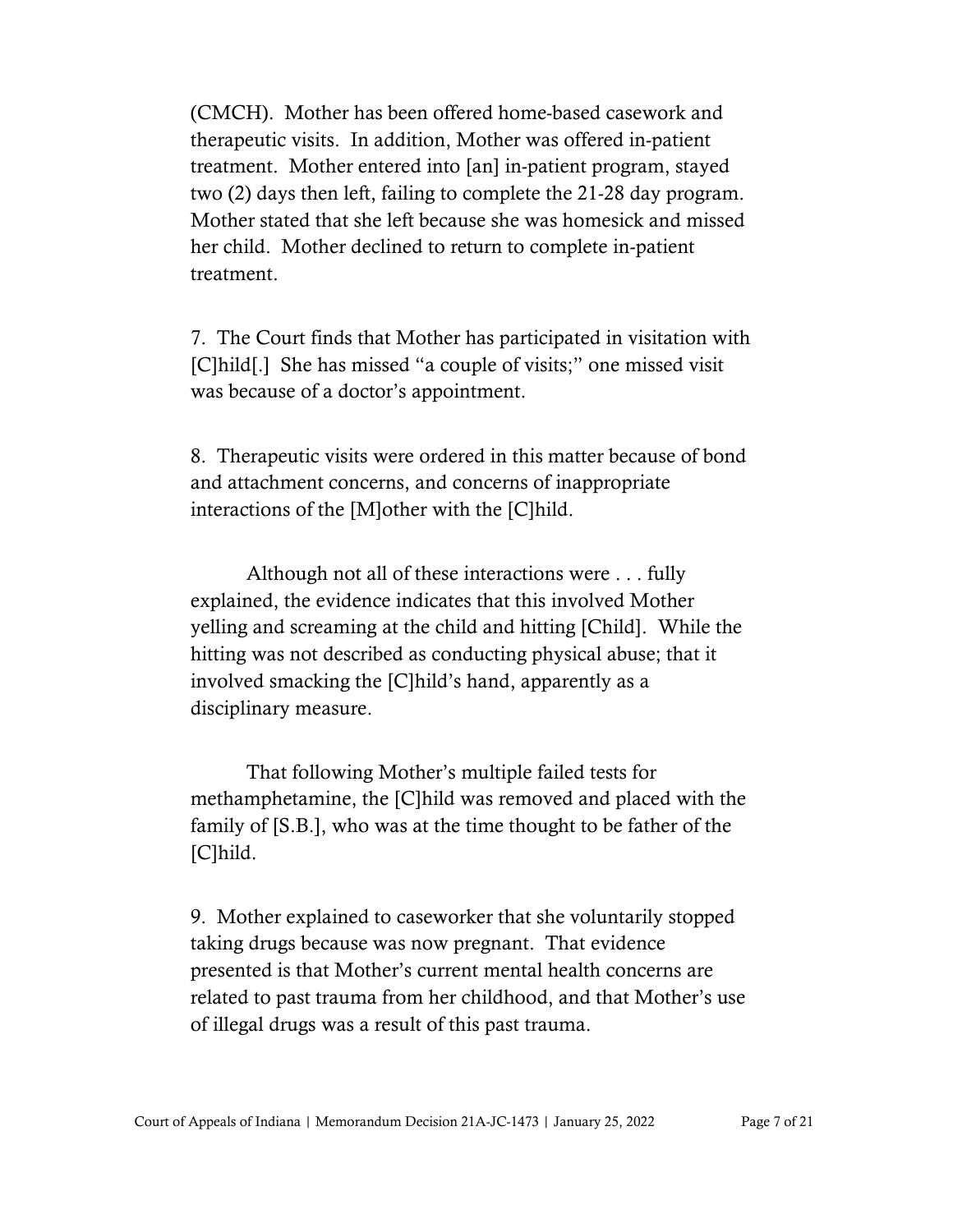10. Although Mother related to caseworker that she was ending voluntary counseling, no evidence has been presented that Mother was currently addressing her mental health needs.

11. The Court also finds that the history presented to the Court is that Mother used methamphetamine, stopped using methamphetamine for approximately two (2) months, then began using again and then stopped again.

12. That this inconsistent pattern does not show the Court that Mother has fully addressed issues that need to be addressed in order to protect the child from Mother's current mental health and illegal drug use activity.

13. That Mother's history further indicates that she is, at best, inconsistent with seeking help for mental health and illegal drug use issues. That she has not sufficiently addressed these issues at this time. Again, no evidence has been presented as to whether the "counseling Mother is seeking" at the present time is addressing necessary mental health issues.

14. The Court also finds that although recent drug screens have been negative, that [M]other's history of non-compliance with the treatment facility and failure to currently address substance abuse issues, shows that the coercive intervention of the Court is necessary.

15. The Court finds that [M]other's significant mental health and substance abuse issues have seriously endangered the child and [M]other's continued non-compliance shows that the [C]hild's needs remain unmet.

The Court finds that it is in the best interest of the [C]hild to be removed from the home environment and remaining in the home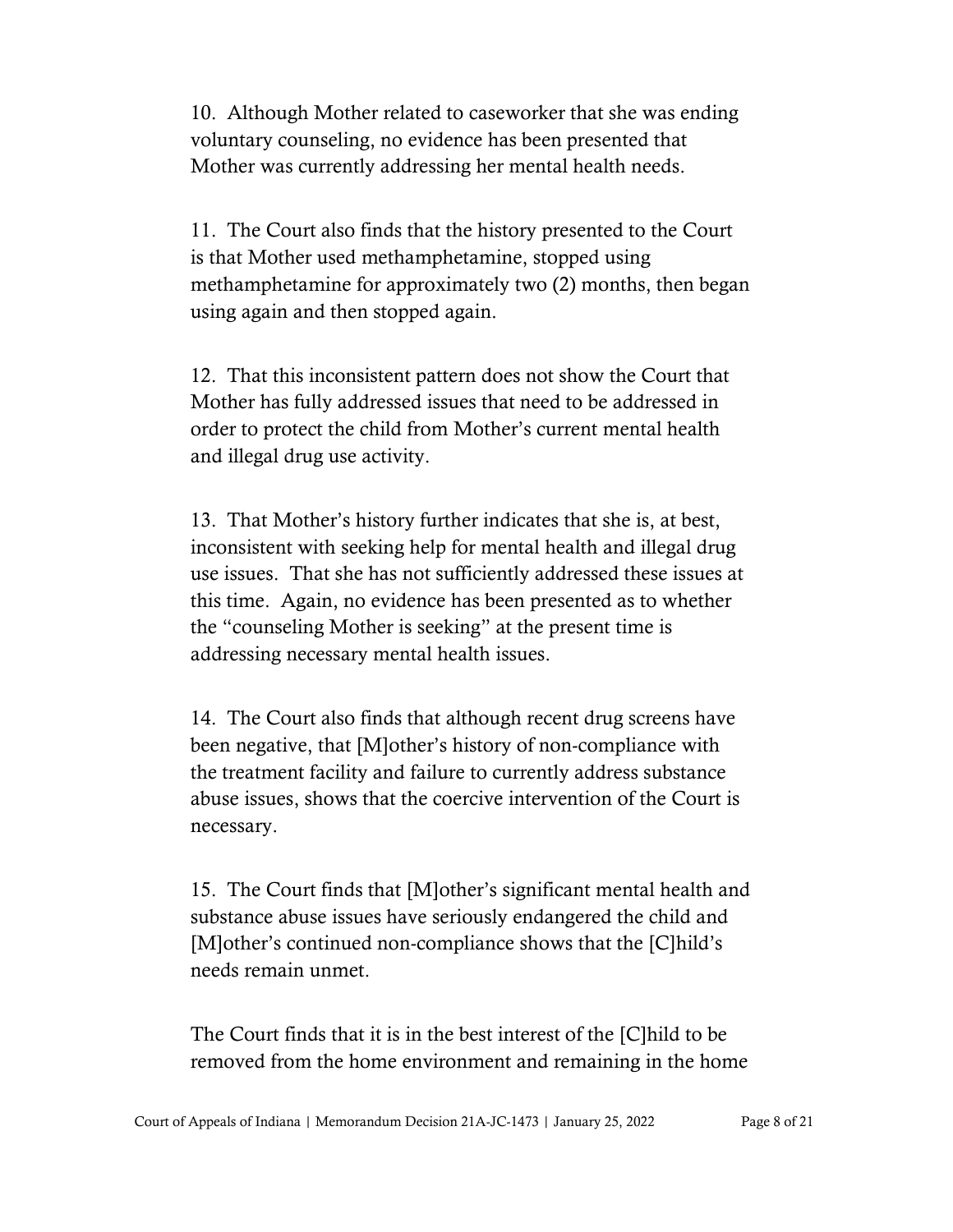would be contrary to the welfare of the [C]hild because: of an inability, refusal or neglect to provide shelter, care, and/or supervision at the present time and the [C]hild needs protection that cannot be provided in the home.

The Court finds that reasonable efforts to prevent or eliminate removal of the [C]hild was not required due to the emergency nature of the situation, as follows: Mother attended a drug rehabilitation facility, but left against medical advice without finishing the program. Mother tested positive for methamphetamine and has not been cooperative with the Department or Service Providers. The lack of communication and participation in services, as well as illegal substance use, places the [C]hild at a high risk of harm.

*Id.* at 139-141. The Court then denied Mother's motion to correct error as to its conclusion that Child is a CHINS. This appeal ensued.

# Discussion and Decision

### *Issue One: Findings of Fact*

[13] Mother appeals the court's order adjudicating Child a CHINS. Mother first contends that the evidence does not support several of the trial court's findings. As our Supreme Court has stated:

> When reviewing a trial court's CHINS determination, we do not reweigh evidence or judge witness credibility. *In re S.D.*, 2 N.E.3d 1283, 1286 (Ind. 2014). "Instead, we consider only the evidence that supports the trial court's decision and [the] reasonable inferences drawn therefrom." *Id.* at 1287 (citation, brackets, and internal quotation marks omitted). When a trial court supplements a CHINS judgment with findings of fact and conclusions of law, we apply a two-tiered standard of review.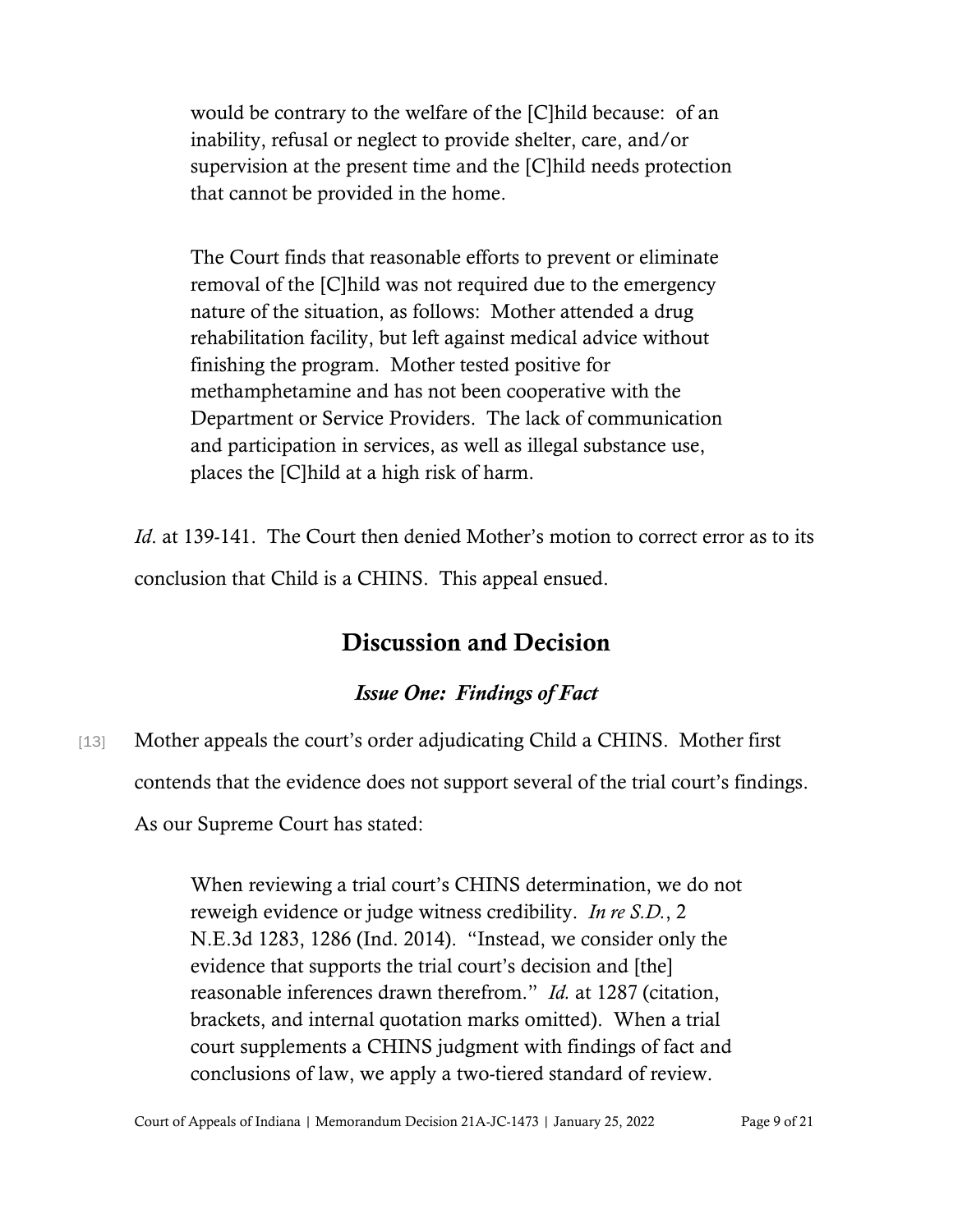We consider, first, "whether the evidence supports the findings" and, second, "whether the findings support the judgment." *Id.* (citation omitted). We will reverse a CHINS determination only if it was clearly erroneous. *In re K.D.*, 962 N.E.2d 1249, 1253 (Ind. 2012). A decision is clearly erroneous if the record facts do not support the findings or "if it applies the wrong legal standard to properly found facts." *Yanoff v. Muncy*, 688 N.E.2d 1259, 1262 (Ind. 1997) (citation omitted).

*Gr. J. v. Ind. Dep't. of Child Servs. (In re D.J.)*, 68 N.E.3d 574, 577-78 (Ind. 2017) (alterations in original).

#### Finding Number 5

- [14] Mother initially challenges the portion of finding number 5 from the court's amended order in which the court found that "Mother was not completely compliant with the services offered, and that Mother was not consistently submitting to random drug screens and that in fact she was only taking the drug screens when Ms. Beam met with her." Appellant's App. Vol. 2 at 140. Mother contends that the "implication" of that finding is that "Mother was supposed to be screening at times other than 'when Ms. Beam met with her,'" but that FCM Beam expressly testified that Mother was only required to screen during meetings with FCM Beam. Appellant's Br. at 12.
- Court of Appeals of Indiana | Memorandum Decision 21A-JC-1473 | January 25, 2022 Page 10 of 21 [15] Mother is correct that FCM Beam testified that Mother was only supposed to submit to drug screens when FCM Beam met with Mother. *See* Tr. at 40. However, FCM Beam testified that Mother was not submitting to drug screens "completely consistently." *Id*. at 26. And FCM Beam testified that Mother "refused" one screen. *Id*. at 40. That evidence supports the court's finding that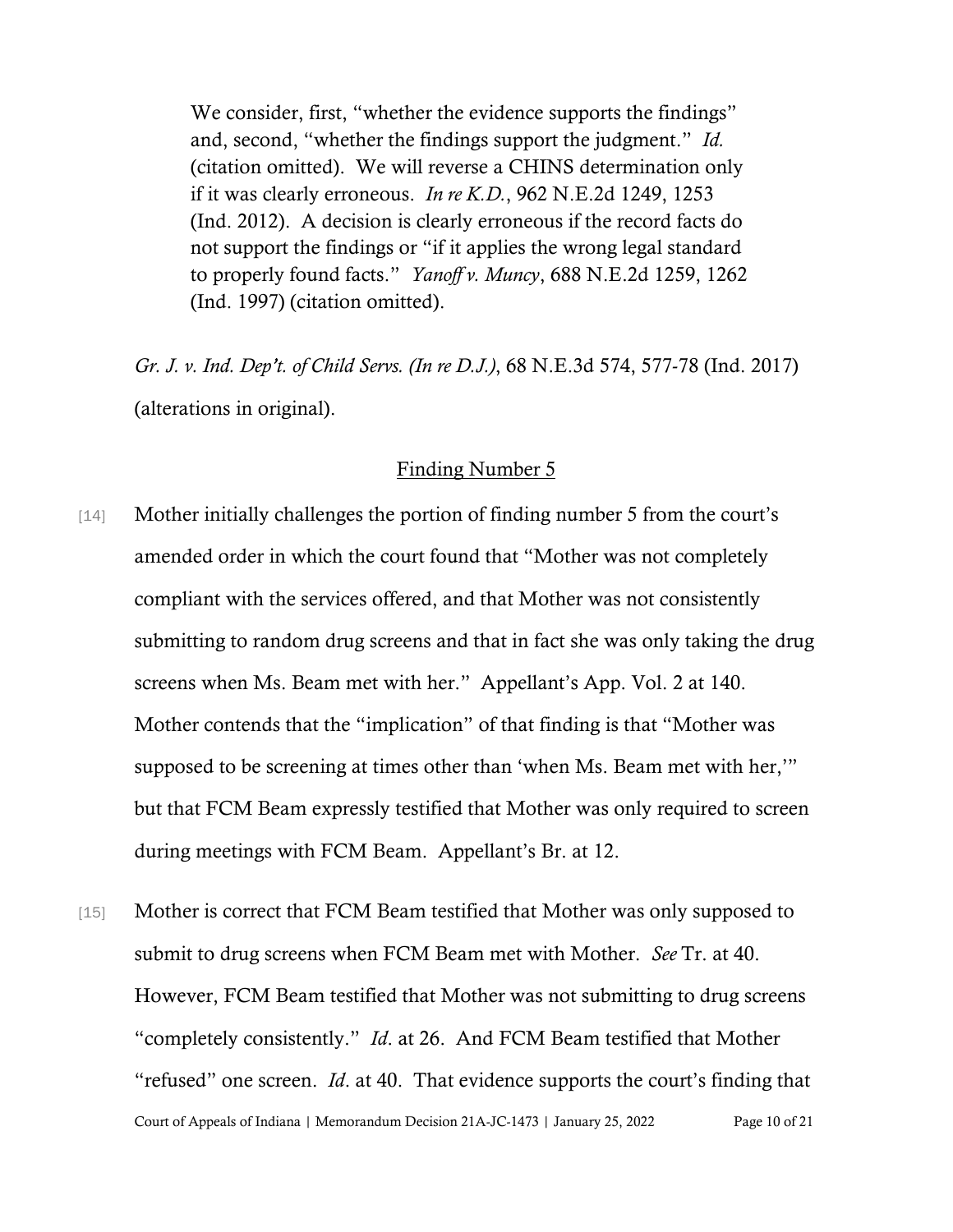Mother was not "consistently" submitting to drug screens. Appellant's App. Vol. 2 at 140.

[16] As to the other services offered, the evidence demonstrates that DCS recommended that Mother participate in a substance-abuse treatment program but that Mother left after only two days. The evidence also demonstrates that Mother was scheduled to engage in supervised visitation with Child twice per week but that Mother missed "a couple" of those visits. Tr. at 33. And the evidence shows that the family preservation service providers were either not able to get in contact with Mother to schedule appointments or that Mother would make appointments but "often" no show or cancel. *Id*. at 40. That evidence supports the trial court's finding that "Mother was not completely compliant with the services offered[.]" Appellant's App. Vol. 2 at 140. As to Mother's assertion that "[n]o evidence was introduced to quantify what 'often' meant or over what period of time," that is simply a request that we reweigh the evidence, which we cannot do. Appellant's Br. at 12. The evidence supports the trial court's finding.

#### Finding Number 10

Court of Appeals of Indiana | Memorandum Decision 21A-JC-1473 | January 25, 2022 Page 11 of 21 [17] Mother next challenges finding number 10, in which the court found that, "[a]lthough Mother related to caseworker that she was ending voluntary counseling, no evidence has been presented that Mother was currently addressing her mental health needs." Appellant's App. Vol. 2 at 142. On this finding, Mother first contends that the court "improperly shifted" the burden to her and required her to disprove DCS' allegations. Appellant's Br. at 13. We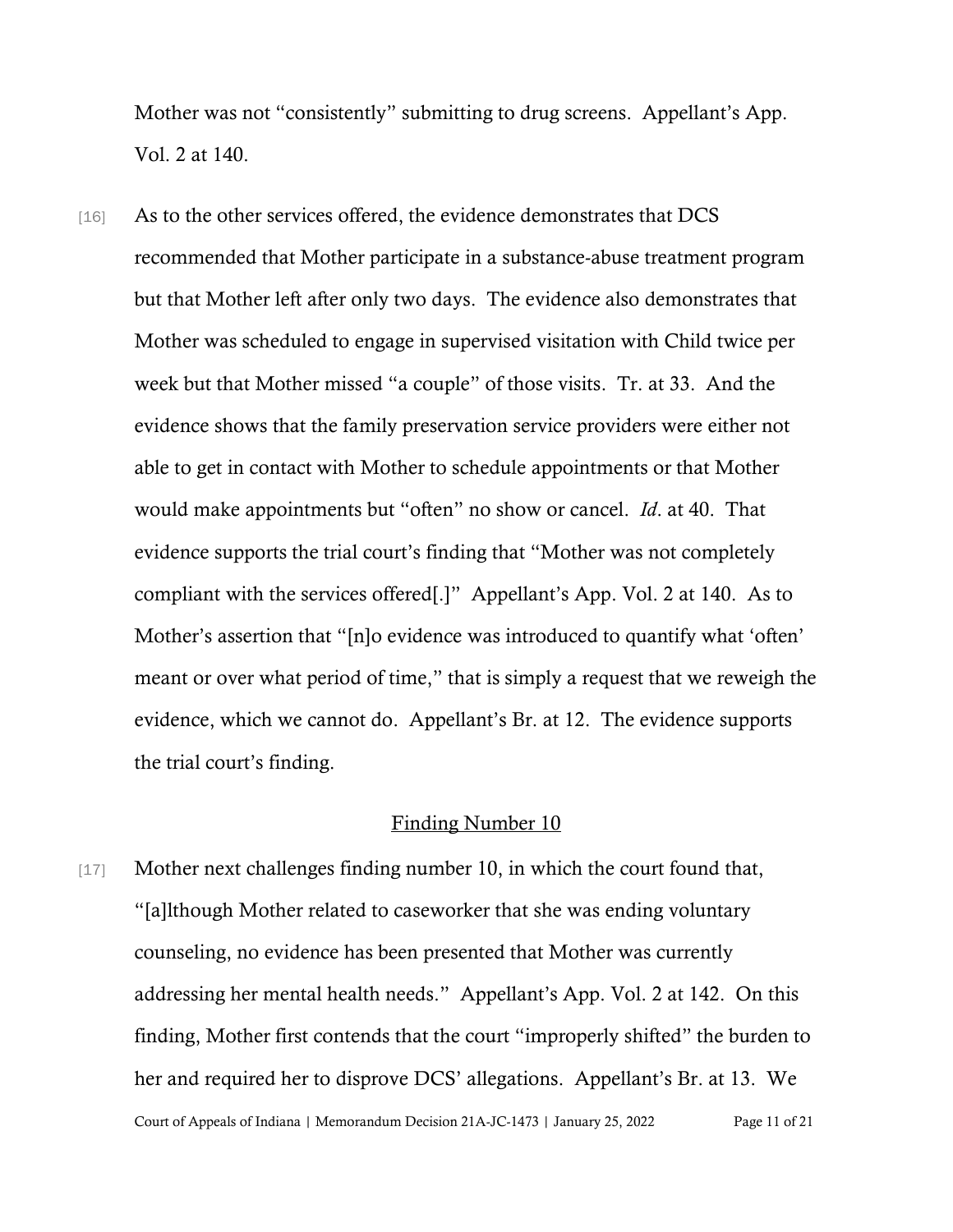cannot agree. It is clear from the court's findings that it placed the burden on DCS. It is also clear that the court found that DCS met that burden when it presented evidence that Mother has a mental illness and that she suffered from a childhood trauma that caused Mother to use illegal substances. The court then simply found that Mother was not taking steps to address those issues.

- [18] Second, Mother contends that the court's finding is "directly contradicted by the uncontested evidence in the record." *Id*. To support her argument, Mother relies on FCM Beam's testimony that Mother was currently involved in individual counseling. We acknowledge that FCM Beam testified that Mother is currently participating in counseling. But the only testimony FCM Beam provided about that counseling was that Mother "could be" dealing with her underlying trauma. Tr. at 42.
- [19] As the trier of fact, it was the court's role to determine whether a piece of evidence is credible and to decide how much weight to give it. Here, it is apparent that the court did not give any weight to FCM Beam's speculation as to what Mother may be addressing in her therapy sessions. Indeed, as evidenced by many of the court's remaining findings, the court gave more weight to the evidence that Mother has a history of noncompliance with services and a history of drug use. Mother's argument is simply a request that we give more weight to that portion of FCM Beam's testimony than the trial court did, which we cannot do. The finding is supported by the evidence.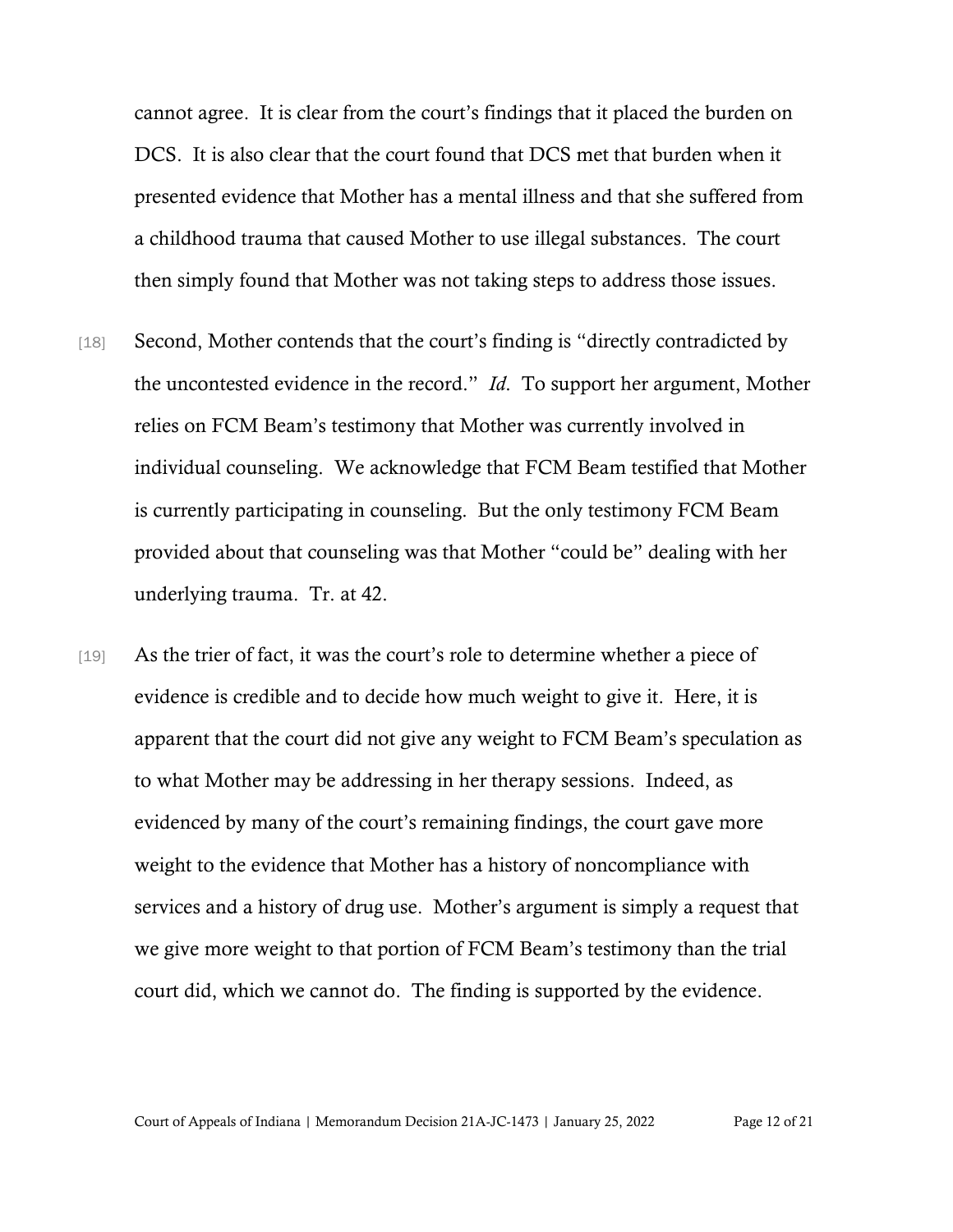#### Finding Number 12

- [20] Mother also challenges finding number 12, in which the court found that "this" inconsistent pattern does not show the Court that Mother has fully addressed issues that need to be addressed in order to protect the [C]hild from Mother's current mental health and drug use activity. Appellant's App. Vol. 2 at 141. In particular, Mother contends that "there was no evidence presented that the Child had been endangered." Appellant's Br. at 13.
- [21] However, Mother admitted to having a problem with "illicit substances" when DCS first assessed the family. Tr. at 18. But despite that problem, Mother only attended a rehabilitation program for two days before leaving. In addition, during the underlying proceedings, Mother tested positive for methamphetamine on at least fifteen different occasions, including on two occasions after DCS had filed the CHINS petition. And Mother declined to return to the rehabilitation facility or to submit to another substance abuse assessment as requested. In other words, DCS presented evidence that Mother has a history of using methamphetamine, which poses a danger to Child by depriving Child, who was only three years old, of a sober caregiver.
- Court of Appeals of Indiana | Memorandum Decision 21A-JC-1473 | January 25, 2022 Page 13 of 21 [22] Still, Mother contends that she was "voluntarily engaged in ongoing therapy" to address her mental health problems and that she "had completed a substance abuse assessment" and had "been consistently testing negative for illicit drugs" for the seven weeks prior to the fact-finding hearing. Appellant's Br. at 14. But as discussed above, the trial court was free to disregard FCM Beam's speculative testimony that Mother was addressing her mental health issues in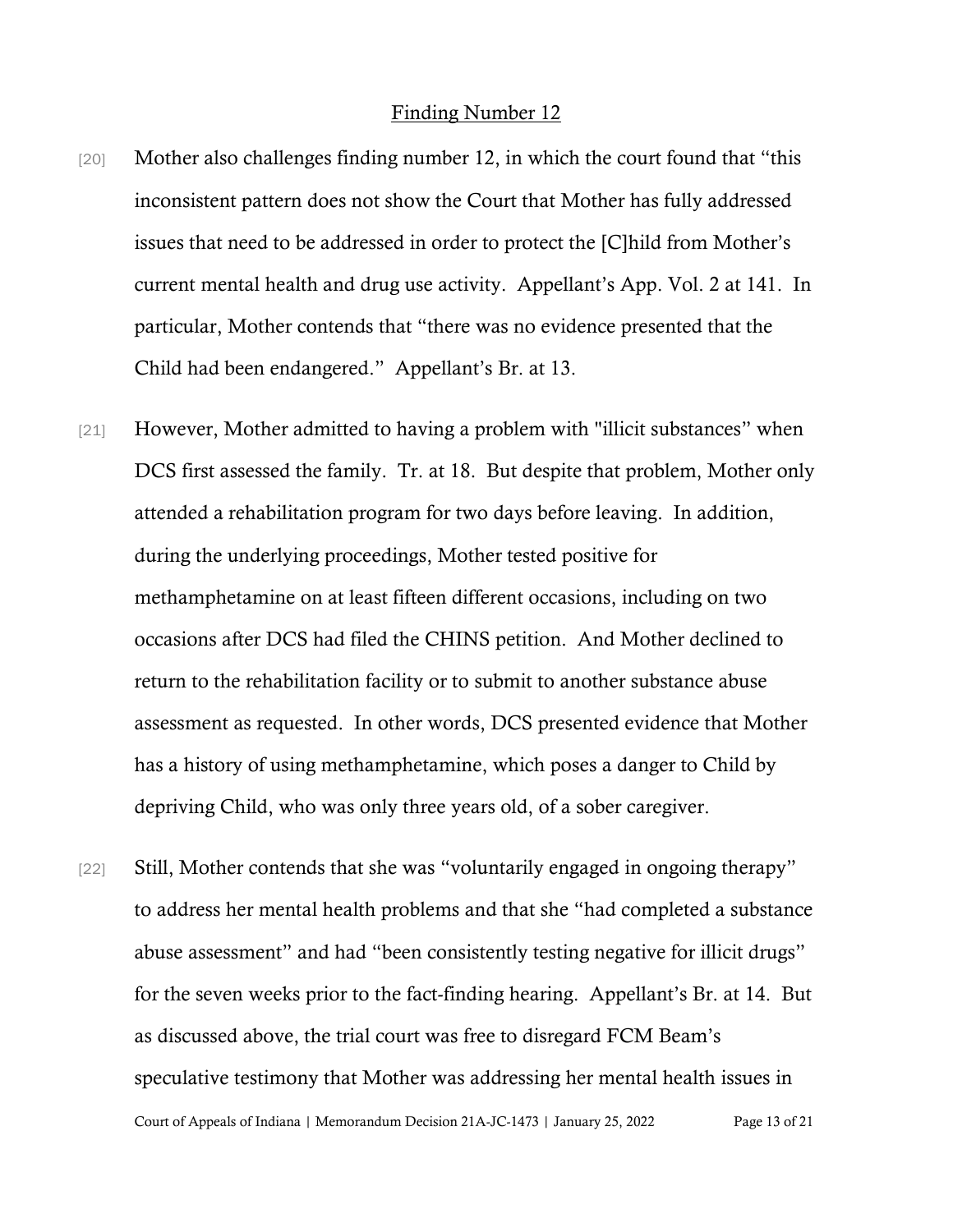her counseling sessions. As to her drug use, the evidence demonstrates that Mother has a history of getting clean and then relapsing. In particular, Mother tested positive on September 11, 2020, then tested negative at seven consecutive drug screens from September 29 through October 20. Ex. at 41-48. But Mother again tested positive for amphetamine and methamphetamine thirteen times in a row from November 17 through January 11, 2021. *See id*. at 9, 19-39. Then Mother tested negative on January 22 but subsequently tested positive for methamphetamine two more times. *Id*. at 6, 14. Further, Mother only attended two days of an in-patient rehabilitation program, and Mother failed to complete another substance abuse assessment following DCS' request. That evidence, and the reasonable inferences to be drawn therefrom, support the trial court's finding that Mother has not fully addressed her issues.

#### Finding Number 13

[23] Mother additionally challenges finding number 13, in which the court found that "Mother's history further indicates that she is, at best, inconsistent with seeking help for mental health and illegal drug use issues. That she has not sufficiently addressed these issues at this time. Again, no evidence has been presented as to whether the 'counseling Mother is seeking' at the present time is addressing necessary mental health issues." Appellant's App. Vol. 2 at 141. Mother contends that, "[i]n light of [her] voluntary participation in individual counseling," the court's finding was not supported by the record." Appellant's Br. at 14.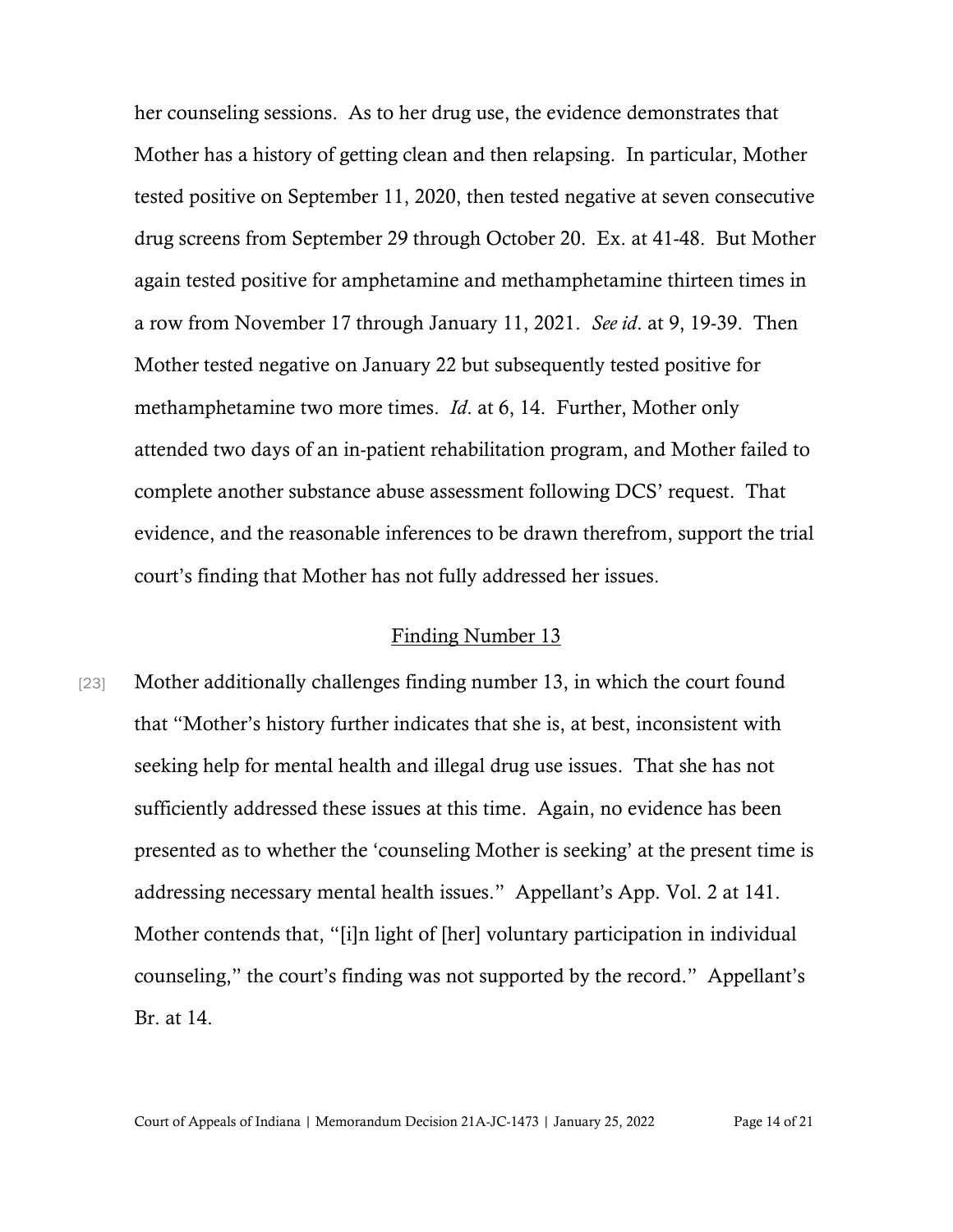[24] But, again, Mother's argument asks us to reweigh the evidence. The only evidence in the record that Mother was addressing her mental health issues is FCM Beam's testimony that Mother "could be" dealing with her underlying trauma as part of her individual therapy. Tr. at 42. But, again, the trial court was not required to credit that speculative testimony or give it weight. Rather, the evidence supports the trial court's finding that Mother has been inconsistent with her treatment. Mother initially participated in an in-patient rehabilitation program but left after only two days. And Mother would test positive for drugs, get clean for a short period, and then relapse and use methamphetamine again. In addition, various service providers would often have trouble getting in touch with Mother to schedule appointments, or Mother would schedule appointments and then "often" cancel or fail to show. *Id*. at 40. We hold that the court's finding is supported by the evidence.

#### Finding Number 15

[25] Mother next challenges the Court's finding number 15. The court found that Mother's "significant mental health and substance abuse issues have seriously endangered the [C]hild and [M]other's continued non-compliance shows that the [C]hild's needs remain unmet." Appellant's App. Vol. 2 at 141. Mother first asserts that there is no evidence that her mental health issues were "significant" and that there was "no evidence that Mother's mental health needs were beyond the childhood trauma she expressed." Appellant's Br. at 15. However, FCM Beam testified that, according to Mother, Mother's childhood trauma caused her to use drugs. The court was free to infer that a trauma that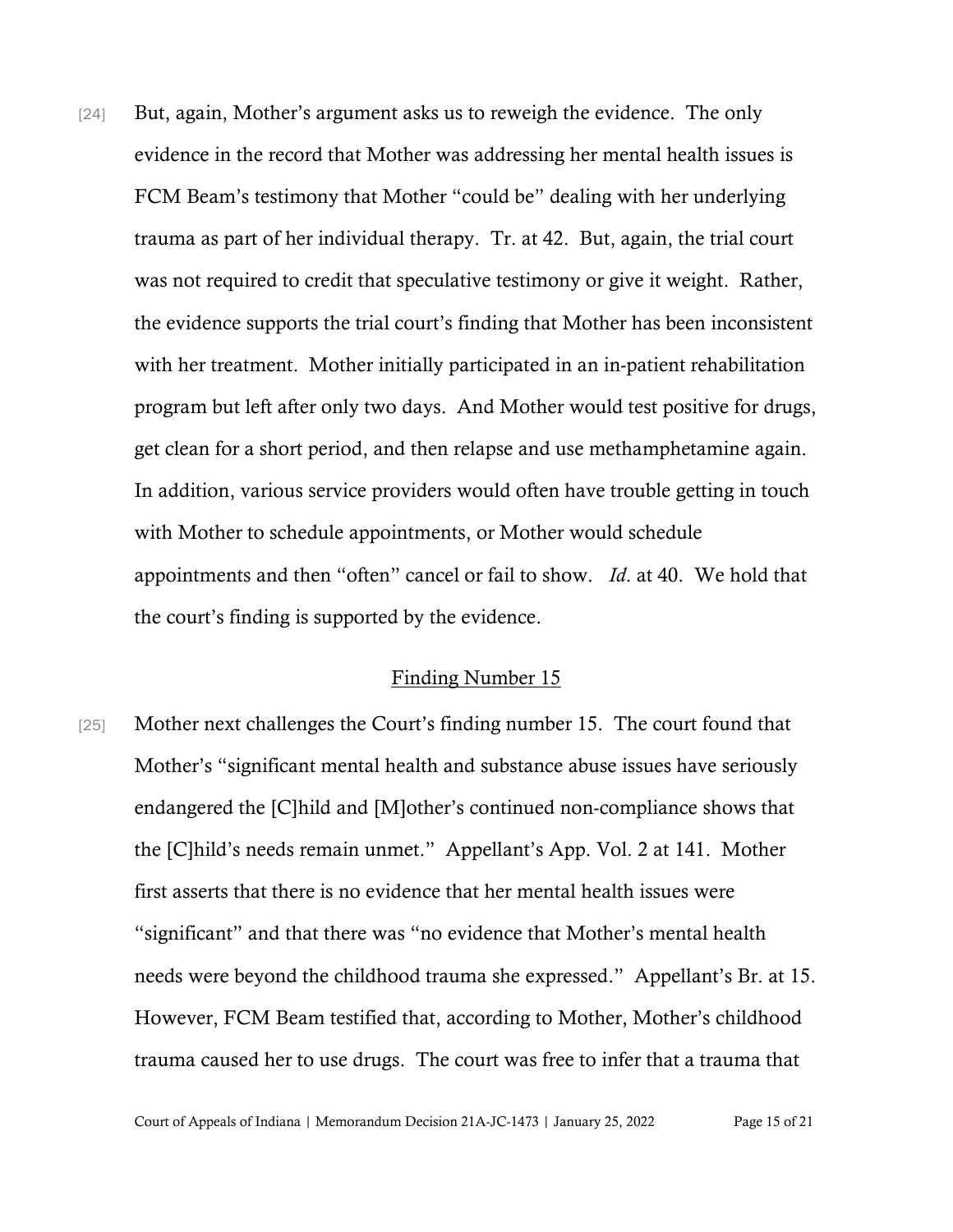caused Mother to use illegal substances years after it had occurred is "significant."

[26] Mother also asserts that "there was no evidence that Mother's conduct resulted in abuse, neglect, or endangerment of the Child." Appellant's Br. at 15. But, as discussed above, Mother's drug use deprives Child of a sober caregiver, which endangers Child. And while Mother tested negative for methamphetamine for the one and one-half months prior to the fact-finding hearing, the evidence most favorable to the court's judgment demonstrates that Mother has a history of getting clean for short periods of time and then relapsing. Further, Mother had "inappropriate interactions" with Child, during which Mother would "often . . . yell and scream" at Child and "hit[]" Child. Tr. at 34. While FCM Beam testified that Mother's hitting did not rise to the level of physical abuse, it was "[m]ore than . . . appropriate" and "more than normal." *Id*. at 34, 43. We hold that the evidence supports the court's finding that Mother's mental health and drug issues have endangered Child.

#### Reasonable Efforts

Court of Appeals of Indiana | Memorandum Decision 21A-JC-1473 | January 25, 2022 Page 16 of 21 [27] Finally, Mother challenges the court's finding that "reasonable efforts to prevent or eliminate removal of the [C]hild was not required" because Mother had left a drug rehabilitation facility "against medical advice" and because Mother's "lack of communication and participation in services, as well as the illegal substance abuse, places the [C]hild at a high risk of harm." Appellant's. App. Vol. 2 at 141. Mother contends that "there was no evidence that Mother's departure" from the drug treatment program was "'against medical advice.'"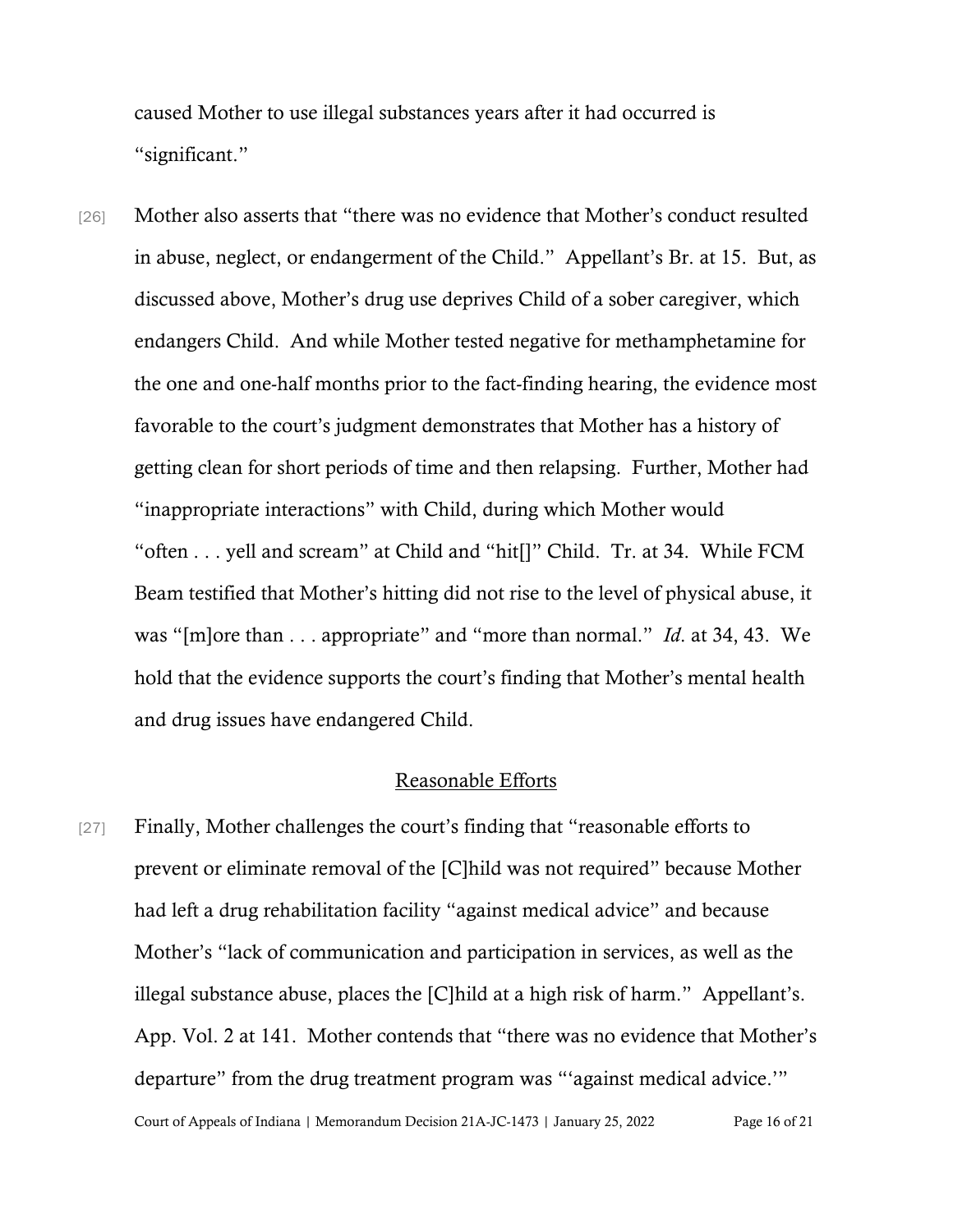Appellant's Br. at 15. We must agree. DCS did not present any evidence at the fact-finding hearing to demonstrate that Mother's departure was against medical advice. However, any error in the trial court's inclusion of that language is harmless. Whether Mother left the facility against medical advice or not, the fact remains that, despite Mother's history of methamphetamine use, she did not complete the rehabilitation program but, rather, left after only two days and continued to use drugs.

- [28] Additionally, Mother contends that the court's finding that she did not participate in services is not supported by the record. The evidence, however, shows that Mother refused one drug test and missed "a couple" of visits with Child. Tr. at 33. Further, service providers either could not reach Mother to schedule appointments or, when Mother did schedule appointments, she would "often" cancel or no show. *Id*. at 40. Thus, contrary to Mother's argument on appeal, the evidence supports that finding. Lastly, Mother contends that the court "repeats the incorrect statement that Mother engaged in a lack of communication." Appellant's Br. at 15. Again, we must agree with Mother. There is no evidence that Mother failed to communicate with DCS. But in light of Mother's failure to fully participate in services and her history of drug use, any error in the court's finding regarding Mother's communication is harmless.
- [29] In sum, the challenged findings are either supported by the evidence or harmless.

Court of Appeals of Indiana | Memorandum Decision 21A-JC-1473 | January 25, 2022 Page 17 of 21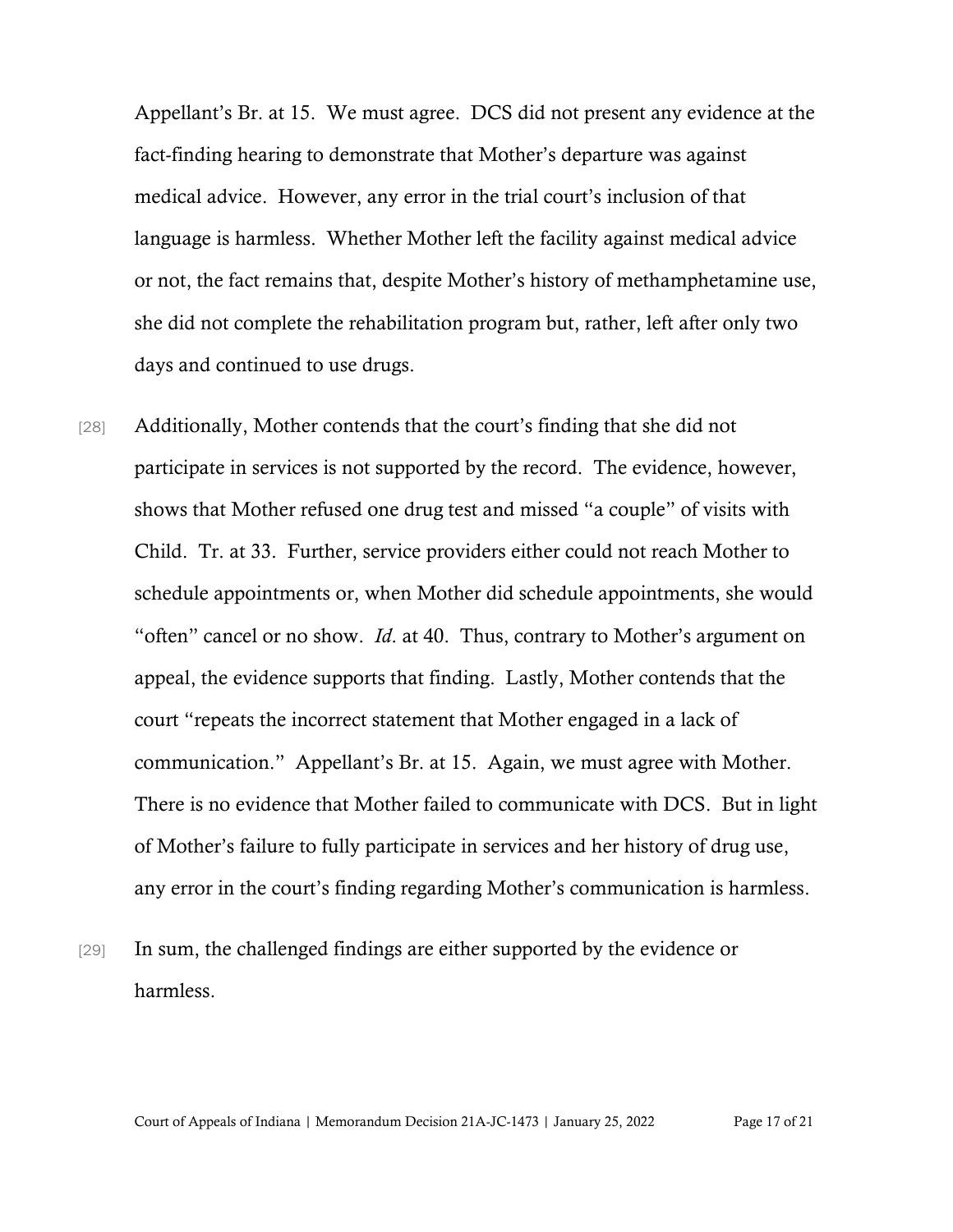### *Issue Two: CHINS Adjudication*

- [30] Next, Mother asserts that the trial court erred when it adjudicated Child to be a CHINS. As mentioned above, when reviewing a trial court's CHINS determination, we do not reweigh evidence or judge witness credibility. *In re D.J.*, 68 N.E.3d at 577-78 Instead, we consider only the evidence that supports the trial court's decision and the reasonable inferences drawn therefrom. *Id*. at 578.
- [31] DCS alleged, and the trial court found, that Child was a CHINS pursuant to Indiana Code Section 31-34-1-1 (2021), which provides that a child is a child in need of services if, before the child becomes eighteen years of age: (1) the child's physical or mental condition is seriously impaired or seriously endangered as a result of the inability, refusal, or neglect of the child's parent, guardian, or custodian to supply the child with necessary food, clothing, shelter, medical care, education, or supervision; and (2) the child needs care, treatment, or rehabilitation that: (A) the child is not receiving; and (B) is unlikely to be provided or accepted without the coercive intervention of the court.
- Court of Appeals of Indiana | Memorandum Decision 21A-JC-1473 | January 25, 2022 Page 18 of 21 [32] Our Supreme Court has interpreted that statute to require "three basic elements: that the parent's actions or inactions have seriously endangered the child, that the child's needs are unmet, and (perhaps most critically) that those needs are unlikely to be met without State coercion." *In re S.D.*, 2 N.E.3d at 1287. "A CHINS adjudication focuses on the condition of the child." *In re N.E.*, 919 N.E.2d at 105. And, when determining whether a child is a CHINS under Section 31-34-1-1, the juvenile court "should consider the family's condition not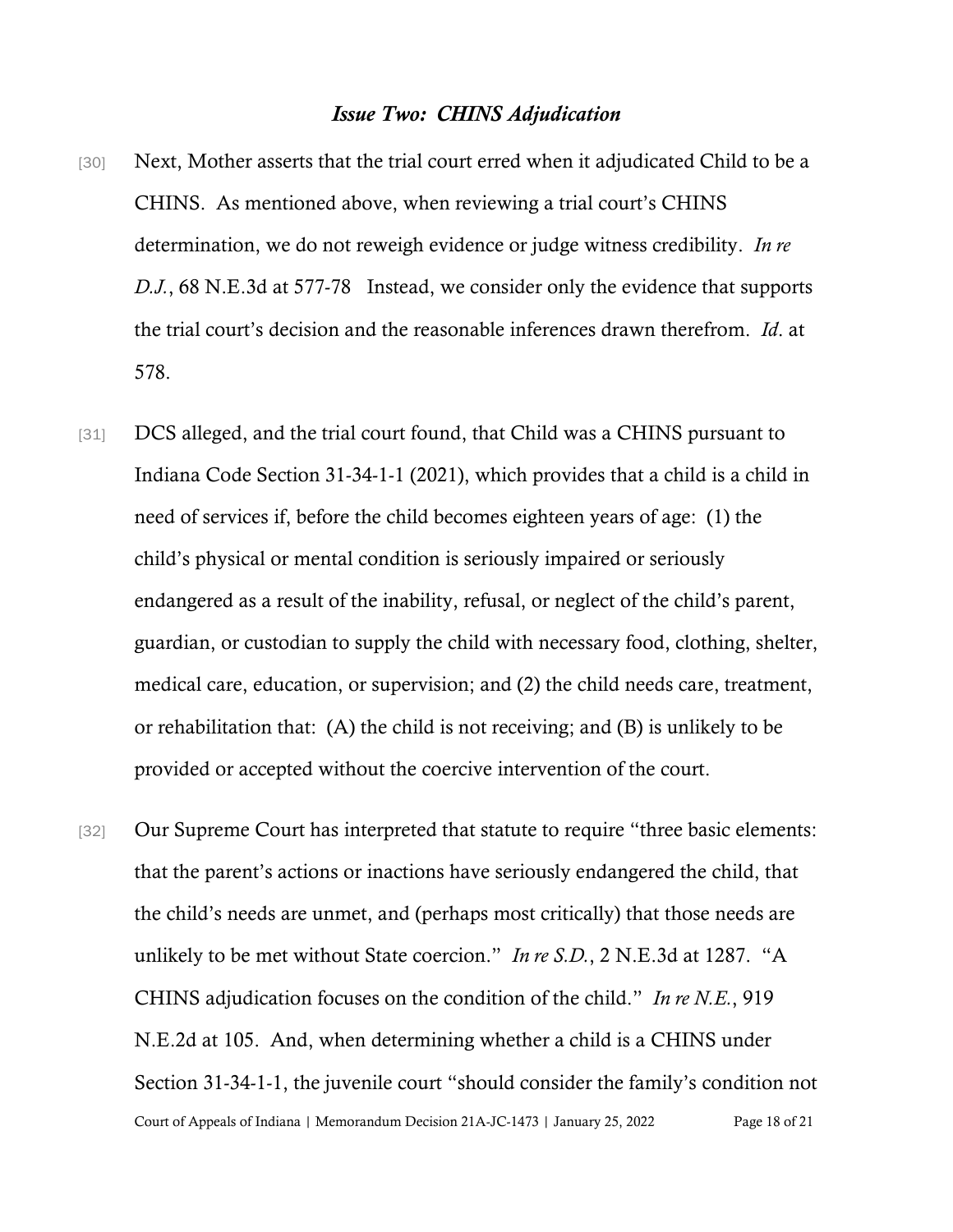just when the case was filed, but also when it is heard." *In re S.D.*, 2 N.E.3d at 1290.

#### Serious Endangerment

- [33] On this issue, Mother first asserts that DCS failed to demonstrate that her actions or inactions have seriously endangered Child. Mother contends that "[n]o evidence at all was offered regarding the impact of any of Mother's conduct on the Child." Appellant's Br. at 19. Rather, Mother maintains that "no evidence was introduced indicating the Child was impaired or endangered by Mother's failed screens" and that the "notion that the Child was endangered by Mother's status with drug screens was mere speculation." *Id*.
- [34] But the evidence most favorable to the juvenile court's judgment demonstrates that Mother has a history of using methamphetamine, getting sober for short periods of time, and then using again. Even DCS' involvement with the family was not enough to deter Mother from using methamphetamine. Following the initial report, Mother admitted to her substance-abuse problem and agreed to participate in services, participate in an Informal Assessment, and attend an inperson rehabilitation program. But Mother left the rehabilitation program after only two days and continued to use drugs, which resulted in DCS terminating the Informal Adjustment. And, while Mother had a short period of time during the underlying proceedings where she tested negative on seven occasions over the course of approximately three weeks, Mother subsequently used methamphetamine again and tested positive thirteen times in a row.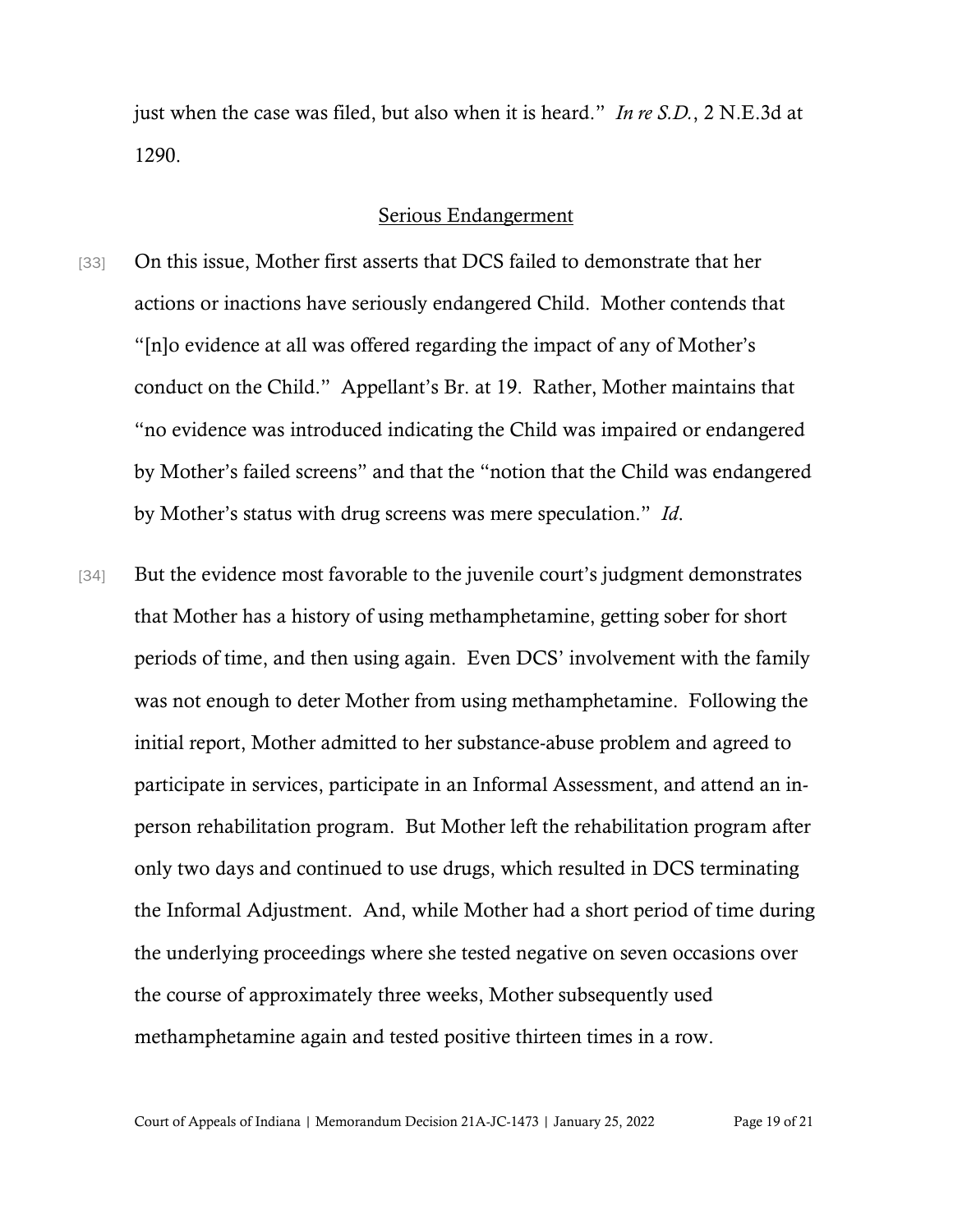[35] In other words, again, the evidence most favorable to the trial court's judgment demonstrates that Mother has a history of using methamphetamine, getting sober for only short periods of time, and then relapsing again. And the evidence demonstrates that, despite offers from DCS, Mother has not returned to a drug rehabilitation program or participated in a substance abuse evaluation. That evidence supports a reasonable inference that Mother is not able to provide the care or supervision that three-year-old Child needs in order to stay safe. Contrary to Mother's assertions on appeal, the evidence of her repeated methamphetamine use demonstrates that her actions or inactions have seriously endangered Child by depriving Child of a sober caregiver.

#### State Coercion

- [36] Finally, Mother contends that DCS failed to demonstrate that Child's needs would not be met without the coercive intervention of the court. In particular, Mother asserts that she "was actively participating in individual counseling" and "voluntarily participating in drug screens and therapeutic visitation with the Child." Appellant's Br. at 18. And Mother maintains that "[t]here was no evidence that Mother had any intention to refuse to provide or accept future services." *Id*.
- Court of Appeals of Indiana | Memorandum Decision 21A-JC-1473 | January 25, 2022 Page 20 of 21 [37] But Mother disregards the evidence favorable to the trial court's judgment. Mother only attended a drug rehabilitation program for two days before she left and continued to use drugs. Thereafter, DCS put services in place for drug screening, but Mother did not "completely consistently" screen and "refused" to screen on one occasion. Tr. at 26, 40. In addition, Mother had supervised